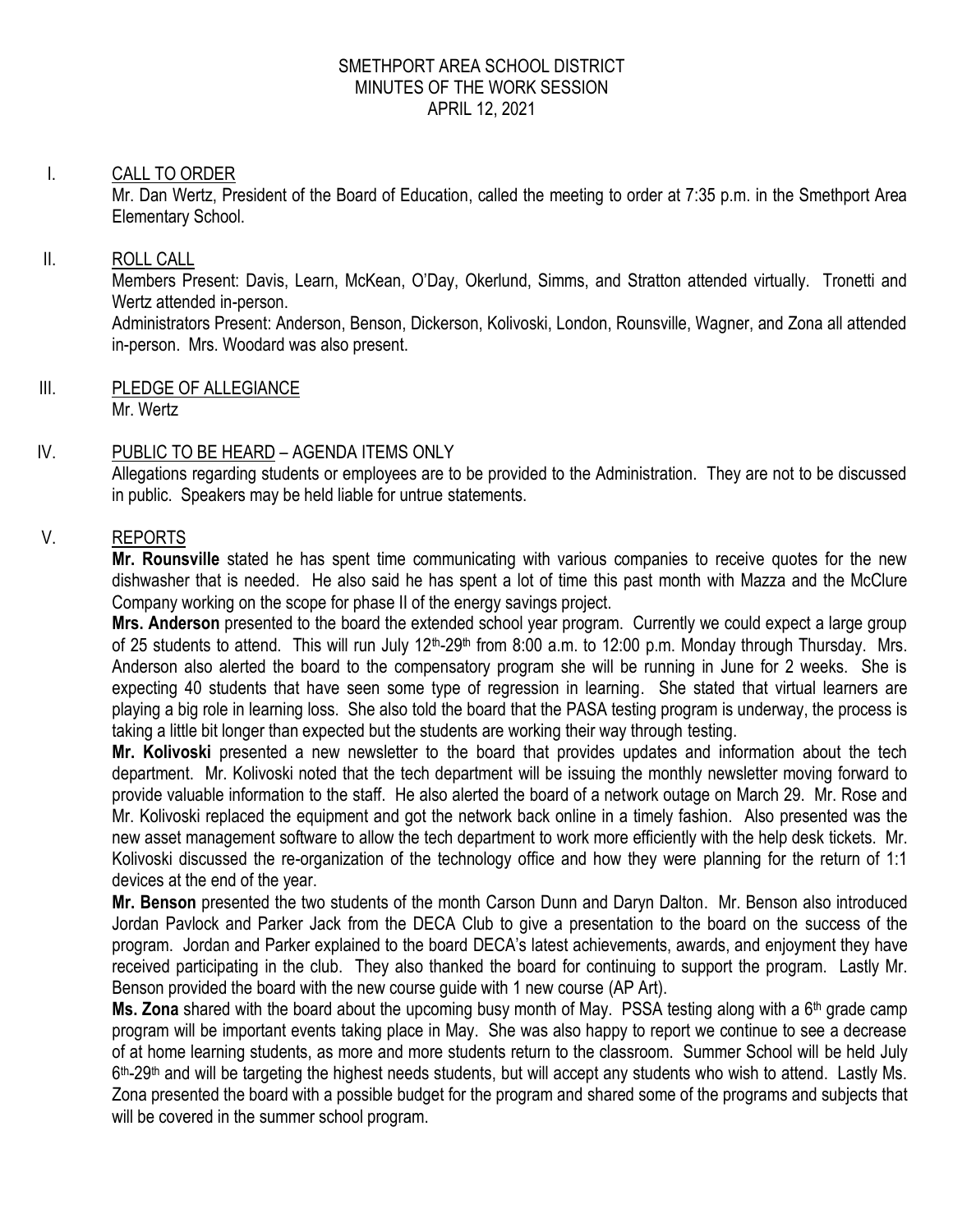- VI. COMMUNICATIONS None.
- VII. OLD BUSINESS None.
- VIII. NEW BUSINESS The following items to be discussed:
	- 1. To consider hiring SSS Special Education Teachers and SSS Special Education Aides for June 14<sup>th</sup> 24<sup>th</sup>, 2021.
	- 2. To consider hiring ESY Special Education Teachers and three ESY Special Education Aides for July 12<sup>th</sup> 29<sup>th</sup>, 2021.
	- 3. To consider hiring two (2) HS Summer School Credit Recovery Program Teachers for June  $14<sup>th</sup>$  July 1<sup>st</sup>, 2021.
	- 4. To consider appointing an aide to complete the remainder of the Temporary Year-long Substitute Aide position for the 2020-21 school year.
	- 5. To consider approving a Letter of Resignation, for retirement purposes, from Brenda Young effective June 8, 2021.
	- 6. To consider approving a Letter of Resignation, for retirement purposes, from Sarah Newton effective June 11, 2021.
	- 7. To consider approving a Letter of Resignation from Bridgot Hernan effective July 1, 2021.
	- 8. To consider approving a job description for SASD Assistant Principal.
	- 9. To consider creating a SASD Assistant Principal.
	- 10. To consider approving an Elementary Summer Program as presented.
	- 11. To consider approving the Smethport Area Jr/Sr High School Student Activities Account for the period ending March 31, 2021.
	- 12. To consider the Seneca Highlands I.U. 9 General Operating Budget for the 2021-22 fiscal year in the amount of \$1,135,255 (Our share is estimated to be approximately \$30,982).
	- 13. To consider an agreement with CARE for Children for Occupational Therapy, Physical Therapy, and Speech Services for the 2021-22 school year (No increase in costs).
	- 14. To consider approving a change in the Food Service Program from the Seamless Summer Option (SSO) to the Summer Food Service Program (SFSP) effective date to be determined.
	- 15. To consider approving the purchase of Bi-Polar Ionization devices for the HVAC System.
	- 16. To consider the Second Phase of the original 2018 GESA with McClure Company for replacement of roof top HVAC units not replaced in Phase 1.
	- 17. To consider approving UGG SASD checklist for Sole Sourcing.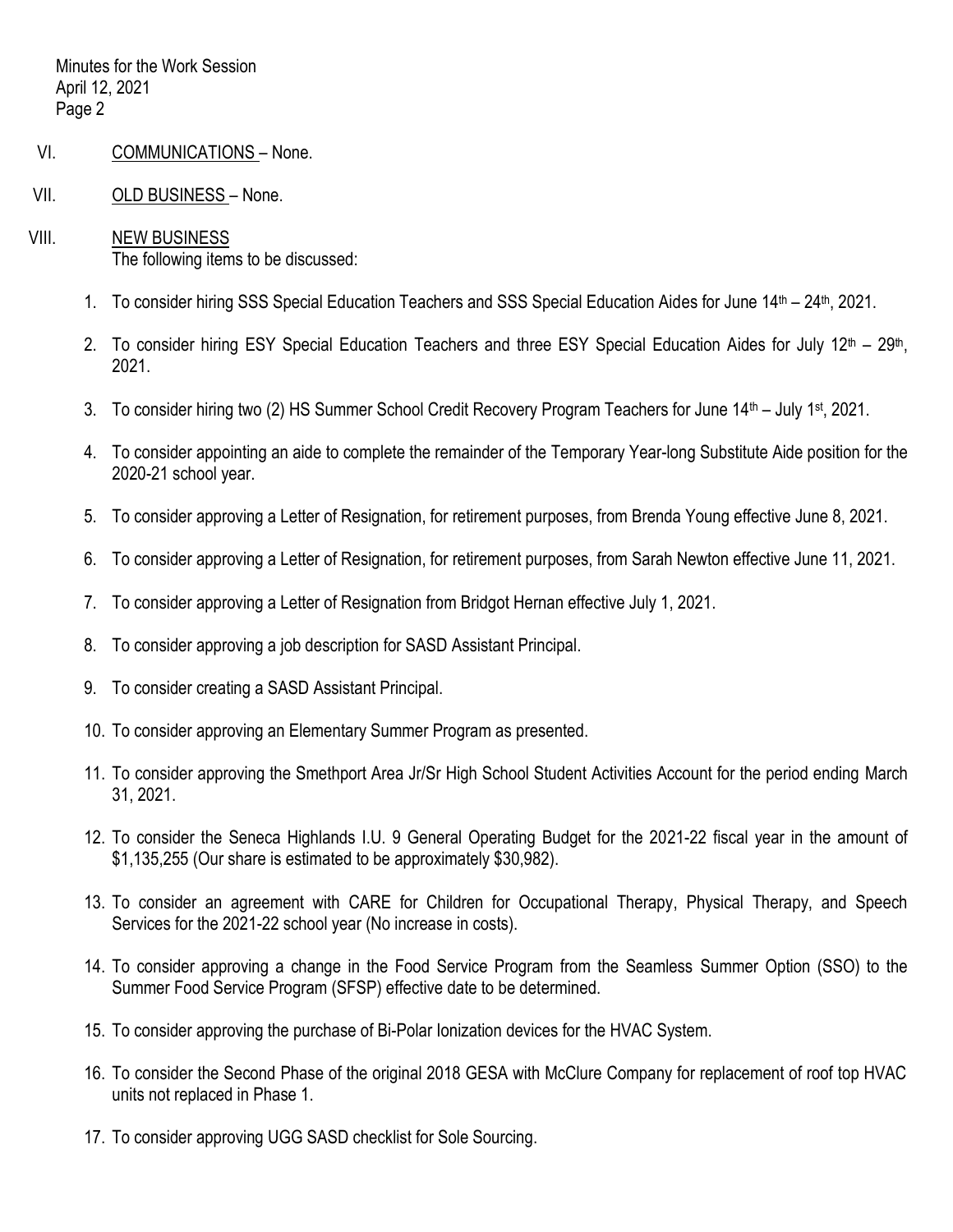18. To consider approving the following addition(s) to the Substitute Teacher's list for the 2020-21 school year (pending proper paperwork):

Kyle Lightner, Smethport, Emergency Certification

19. To consider approving the following addition(s) to the Substitute Support Staff list for the 2020-21 school year (pending proper paperwork):

Kyle Lightner, Smethport, Clerical/Teacher's Aide

## **INFORMATION ITEM:**

- > April 18<sup>th</sup> 24<sup>th</sup> is Administrative Professional's Week with April 21<sup>st</sup> being Administrative Professional's Day.
- $\triangleright$  DECA will present a brief overview of the program and the awards netted.
- $\geq$  21/22 Budget discussion.
- $\triangleright$  ESSER Grant discussion.
- $\triangleright$  Nutrition Inc. will be presenting on April 20<sup>th</sup>.
- $\triangleright$  The Board of Education will be given the following policies for first reading with subsequent approval in May:
	- #137.1 Extra Curricular Participation by Home Education Students
	- #150 Title 1 Comparability of Services
	- #626 Federal Fiscal Compliance with attachments
	- #810.1 School Bus Drivers and School Commercial Motor Vehicle Drivers
	- #810.3 School Vehicle Drivers

## **COMMENDATIONS:**

- $\triangleright$  Congratulations to the following Students of the Month Carson Dunn, Jr. High and Daryn Dalton, Sr. High.
- Congratulations to Mrs. Kelly Tarbox and the following Gifted students who competed and placed in the **High School Academic Virtual Quiz Bowl**: The Academic Quiz Bowl was held virtually on March 16th. We had three participating teams and our seniors took 2nd place.

**Team 1: \* 2nd Place Team 3:** Kassidy DiDomizio **Madison Faes** Madison Faes Parker Jack **Jaidyn** Goodman Jordan Pavlock **Ruth Line** Ruth Line

**Team 2:** Brennan Donovan Nathan King Caleigh Wolosewicz